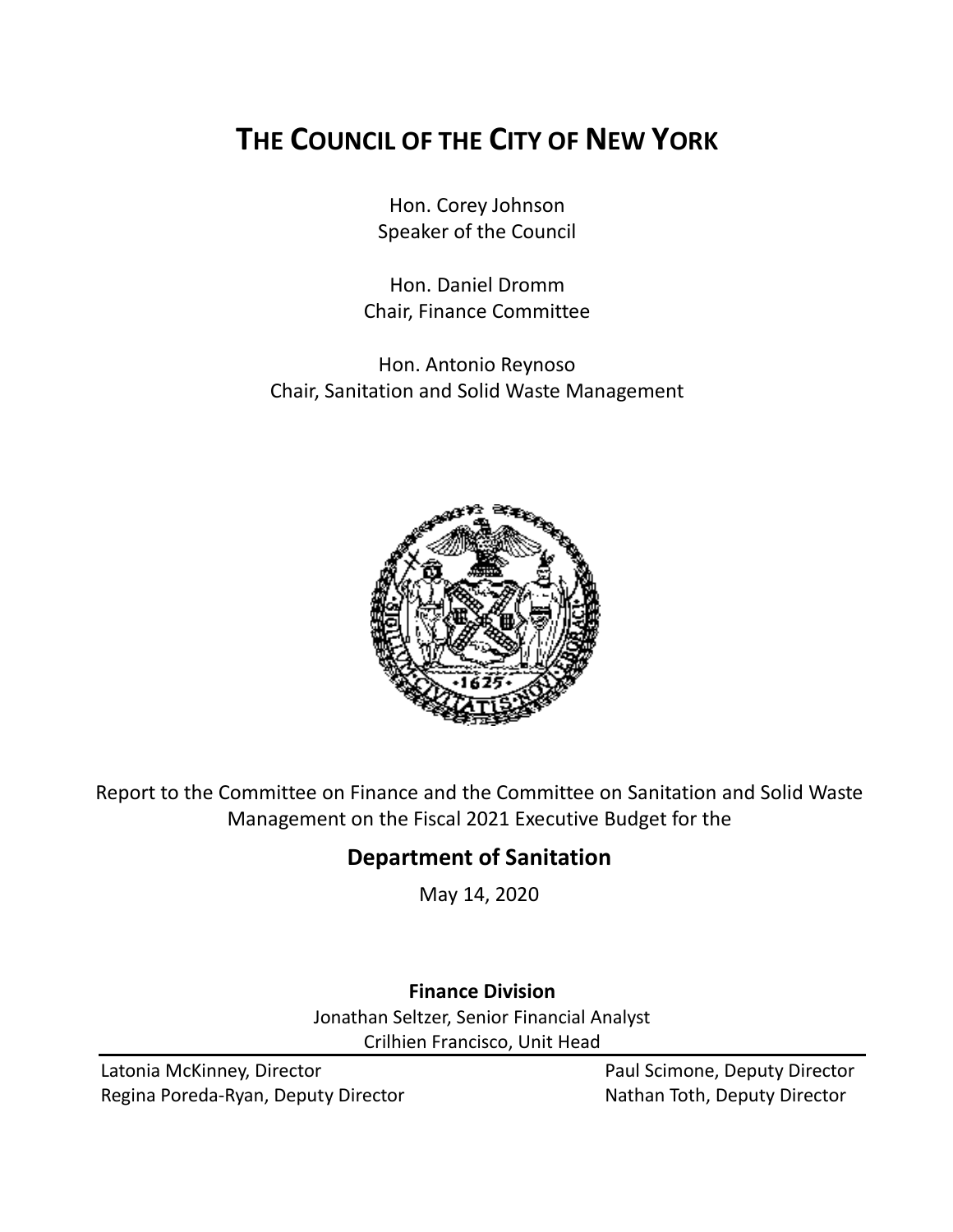### **Department of Sanitation Overview**

This report presents a review of the Department of Sanitation's Fiscal 2021 Executive Budget. The section below presents an overview of the Department's budget and how it has changed during the course of Fiscal 2020, followed by a review of the significant budget actions introduced in the Fiscal 2021 Executive Budget. Major issues related to the Department's budget are then discussed. Analysis and highlights of DSNY's Fiscal 2021 Executive Capital Budget, and Fiscal 2020-2024 Executive Capital Commitment Plan follows the discussion of the expense budget. Appendix 1 reports the changes made to the Fiscal 2020 and Fiscal 2021 Budgets since Adoption of the Fiscal 2020 Budget.

For additional information on the Department's budget and its various programs, please refer to the Fiscal 2021 Preliminary Budget Report for DSNY at: [https://council.nyc.gov/budget/wp](https://council.nyc.gov/budget/wp-content/uploads/sites/54/2020/02/827-DSNY.pdf)[content/uploads/sites/54/2020/02/827-DSNY.pdf](https://council.nyc.gov/budget/wp-content/uploads/sites/54/2020/02/827-DSNY.pdf)

|                                                      | <b>FY18</b> | <b>FY19</b> | <b>FY20</b> | <b>Executive Plan</b>      |             | *Difference      |
|------------------------------------------------------|-------------|-------------|-------------|----------------------------|-------------|------------------|
| <b>Dollars in Thousands</b>                          | Actual      | Actual      | Adopted     | <b>FY20</b><br><b>FY21</b> |             | <b>FY20-FY21</b> |
| <b>Spending</b>                                      |             |             |             |                            |             |                  |
| <b>Personal Services</b>                             | \$1,016,437 | \$1,031,740 | \$1,041,712 | \$1,008,934                | \$1,002,980 | (538, 732)       |
| Other<br>Than<br>Personal                            |             |             |             |                            |             |                  |
| <b>Services</b>                                      | 702,525     | 730,630     | 734,142     | 826,102                    | 742,317     | 8,175            |
| <b>TOTAL</b>                                         | \$1,718,963 | \$1,762,369 | \$1,775,853 | \$1,835,036                | \$1,745,297 | ( \$30,557)      |
| <b>Budget by Program Area</b>                        |             |             |             |                            |             |                  |
| Civilian Enforcement                                 | \$5,679     | \$5,191     | \$5,746     | \$5,746                    | \$5,746     | $\mathbf{0}$     |
| &<br>Collection<br>Street                            |             |             |             |                            |             |                  |
| Cleaning                                             | 770,627     | 794,259     | 784,950     | 765,169                    | 747,274     | (37, 676)        |
| <b>Enforcement - General</b>                         | 15,356      | 15,649      | 16,885      | 16,269                     | 16,175      | (710)            |
| Engineering                                          | 7,480       | 10,015      | 8,357       | 8,372                      | 8,405       | 48               |
| <b>General Administration</b>                        | 143,390     | 142,186     | 131,486     | 260,810                    | 169,065     | 37,579           |
| Legal Services                                       | 3,821       | 4,069       | 3,990       | 3,861                      | 3,903       | (87)             |
| Long Term Export                                     | 3,801       | 2,690       | 1,994       | 2,326                      | 1,061       | (933)            |
| <b>Public Information</b>                            | 2,470       | 2,663       | 2,437       | 2,383                      | 2,386       | (51)             |
| Snow Removal                                         | 105,818     | 82,381      | 111,068     | 59,096                     | 101,414     | (9,654)          |
| Solid<br>Waste<br>Transfer                           |             |             |             |                            |             |                  |
| <b>Stations</b>                                      | 15,418      | 21,052      | 25,731      | 25,594                     | 25,589      | (142)            |
| Support<br>Operations<br>Motor Equipment             | 97,440      | 98,302      | 92,898      | 97,728                     | 97,913      | 5,015            |
| Support<br>Operations-<br><b>Building Management</b> | 29,819      | 31,957      | 30,567      | 32,624                     | 31,272      | 705              |
| Waste Disposal - General                             | 14,914      | 18,506      | 18,143      | 18,995                     | 16,406      | (1,737)          |
| Waste Disposal - Landfill<br>Closure                 | 71,661      | 61,781      | 73,130      | 64,726                     | 62,312      | (10, 818)        |
| <b>Waste Export</b>                                  | 372,958     | 409,772     | 412,781     | 417,614                    | 420,661     | 7,880            |
| Waste Prevention, Reuse,<br>and Recycling            | 58,309      | 61,896      | 55,692      | 53,723                     | 35,716      | (19, 976)        |
| <b>TOTAL</b>                                         | \$1,718,963 | \$1,762,369 | \$1,775,853 | \$1,835,036                | \$1,745,297 | (30, 557)        |

#### *Table:1 Department of Sanitation Financial Plan Summary*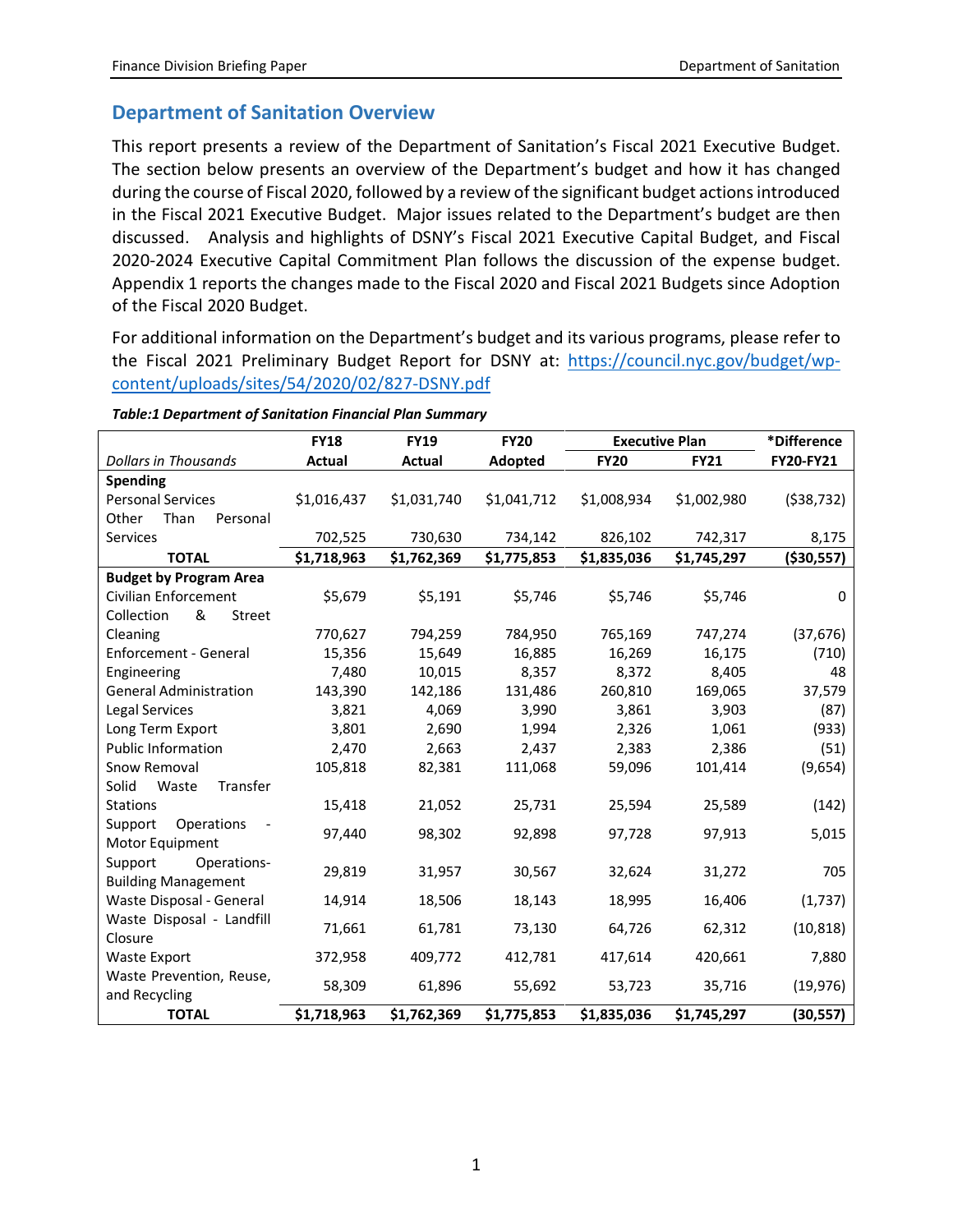|                                                    | <b>FY18</b> | <b>FY19</b>   | <b>FY20</b>    | <b>Executive Plan</b> |             | *Difference      |
|----------------------------------------------------|-------------|---------------|----------------|-----------------------|-------------|------------------|
| Dollars in Thousands                               | Actual      | <b>Actual</b> | <b>Adopted</b> | <b>FY20</b>           | <b>FY21</b> | <b>FY20-FY21</b> |
| <b>Funding</b>                                     |             |               |                |                       |             |                  |
| City Funds                                         |             |               | \$1,756,340    | \$1,663,360           | \$1,688,173 | (68, 167)        |
| <b>Other Categorical</b>                           |             |               | 750            | 1,760                 | 750         | 0                |
| Capital-IFA                                        |             |               | 5,651          | 5,654                 | 5,702       | 51               |
| Federal - Community                                |             |               |                |                       |             |                  |
| Development                                        |             |               | 0              | 33,720                | 0           | 0                |
| Federal - Other                                    |             |               | 0              | 118,239               | 37,500      | 37,500           |
| Intra City                                         |             |               | 13,113         | 12,303                | 13,171      | 58               |
| <b>TOTAL</b>                                       | \$1,718,963 | \$1,762,369   | \$1,775,853    | \$1,835,036           | \$1,745,297 | ( \$30, 557)     |
| <b>Budgeted Headcount</b>                          |             |               |                |                       |             |                  |
| Full-Time Positions -                              |             |               |                |                       |             |                  |
| Uniform                                            | 7.558       | 7,893         | 7,836          | 7,842                 | 7,425       | (411)            |
| Full-Time<br>Positions<br>$\overline{\phantom{a}}$ |             |               |                |                       |             |                  |
| Civilian                                           | 2,120       | 2,127         | 2,233          | 2,232                 | 2,224       | (9)              |
| <b>TOTAL</b>                                       | 9,678       | 10,020        | 10,069         | 10,074                | 9,649       | (420)            |

*\* The difference of Fiscal 2020 Adopted Budget compared to Fiscal 2021 Executive Budget*

The year-over-year comparison reflects decreased Fiscal 2021 funding for collection and cleaning, snow removal and landfill closure. For Fiscal 2021, Collection and Street Cleaning decreased by \$37.7 million, from \$785 million to \$747.3 million; the Department's snow budget decreased by \$9.7 million, from \$111.1 million to \$101.4 million; and lastly, Freshkills Landfill closure costs decreased by \$10.8 million, from \$73.1 million to \$62.3 million. This amount is partially offset by an increase of \$37.5 million, from \$131.5 million to \$169.1 million for General Administration.

Furthermore, the Department's Fiscal 2021 Executive Budget provides for 9,649 full-time positions, of which 7,425 are uniform and 2,225 are civilian. The decrease in the Department's Fiscal 2021 headcount is primarily attributed to the reduction of uniformed staff for various functions, including litter basket service, organics collection, and E-waste collection.

#### **New in the Executive Plan**

Major changes introduced in the Executive Plan include the following actions.

*New Needs* 

• **Food Support.** The Fiscal 2021 Executive Plan includes \$107.5 million in Fiscal 2020 and \$37.5 million in Fiscal 2021 to support food coordination and distribution services during the COVID- 19 pandemic.

On March 22, with New York City grappling with 9,654 confirmed cases of COVID-19, Mayor Bill de Blasio named Kathryn Garcia, commissioner of the Department of Sanitation, as "COVID-19 food czar." Commissioner Garcia is tasked with coordinating a citywide effort to get food into the City and out to the people who need it most, with a special emphasis on the City's most vulnerable populations, including those made newly food-insecure as a result of COVID-19.

*Savings*

• **Snow Removal.** The Fiscal 2021 Executive Plan includes a savings of \$52 million in Fiscal 2020 as DSNY re-aligned its spending forecast for snow removal.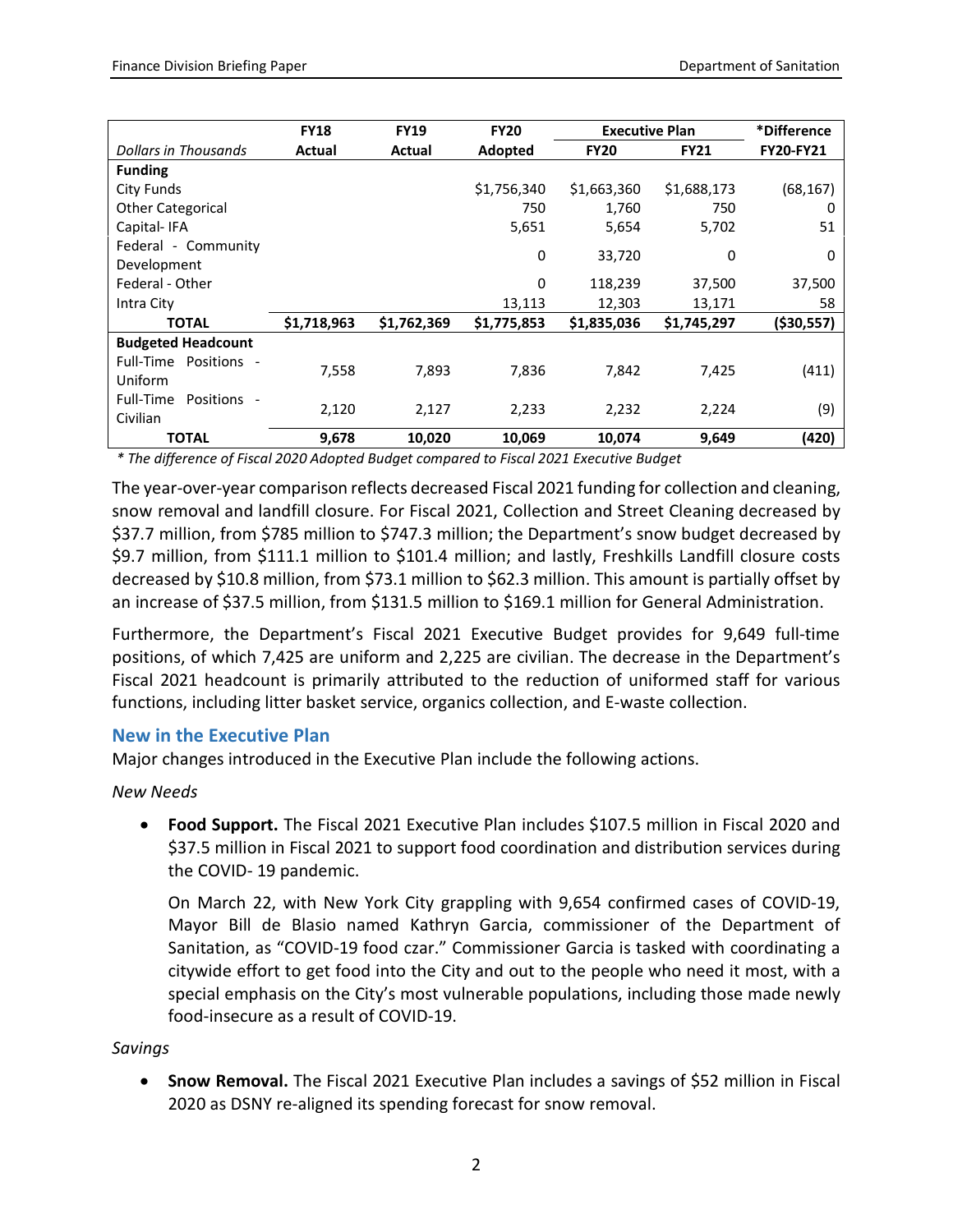- **Curbside Organics Collection Program.** The Fiscal 2021 Executive Plan includes a savings of \$21.1 million in Fiscal 2021 due to a one-year suspension of the curbside organics collection program.
- **Litter Basket Service.** The Fiscal 2021 Executive Plan includes a savings of \$5.6 million in Fiscal 2021 and in the outyears due to a reduction in Sunday/holiday/weekday litter basket service levels, as well as sanitation enforcement.
- **Curbside E-Waste Collection.** The Fiscal 2021 Executive Plan includes a savings of \$3.5 million in Fiscal 2021, growing to \$3.7 million in Fiscal 2024 with the elimination of the curbside E-Waste collection program.
- **Community Compost Program Subsidy.** The Fiscal 2021 Executive Plan includes a savings of \$3.5 million in Fiscal 2021 due to a one-year suspension in agency subsidy to providers in the community composting program. The suspension is for seven organizations that are host sites for the New York City Compost Project. They include (1) New York Botanical Garden; (2) Brooklyn Botanic Garden; (3) Queens Botanical Garden; (4) Snug Harbor Cultural Center and Botanical Garden; (5) Lower East Side Ecology Center; (6) Big Reuse; and (7) Earth Matter.
- **Recycling Outreach.** The Fiscal 2021 Executive Plan includes a savings of \$2.8 million in Fiscal 2021 and in the outyears as DSNY will no longer fund GrowNYC to run its zero waste programs. Currently, GrowNYC provides food scrap drop-off in greenmarkets, commuter hubs and in neighborhoods; clothing collection in greenmarkets; Stop-N-Swap reuse events; and recycling outreach to the New York City Housing Authority. Additionally, DSNY has a memorandum of understanding to fund New York City Department of Education's GrowNYC Recycling Champions Program.
- **Special Waste Disposal.** The Fiscal 2021 Executive Plan includes a savings of \$2.2 million in Fiscal 2021 due to a one-year suspension of hazardous waste collection programs. It is unclear – what, if any, disposal alternative DSNY will provide to New York City residents during this time.
- **Freshkills Landfill.** Closure and post-closure maintenance are projected to be lower than anticipated, resulting in a savings of \$1.8 million in Fiscal 2021.
- **Rat Mitigation Zone Collection.** DSNY will reduce collection services in rat mitigation zones by 25 percent, from four days a week pick-up to three days a week pick-up, resulting in a savings of \$1.5 million in Fiscal 2021, growing to \$1.7 million in Fiscal 2024.
- **Brooklyn North.** DSNY will reduce cleaning service in Brooklyn North resulting in a net savings of \$1.2 million in Fiscal 2021, growing to \$1.4 million in Fiscal 2024.
- **Vacancy Reduction.** The Fiscal 2021 Executive Plan includes a savings of \$672,000 in Fiscal 2021 and in the outyears with the elimination of nine agency vacancies.
- **Syringe Collection.** The Fiscal 2021 Executive Plan includes a savings of \$265,000 in Fiscal 2021, growing to \$317,000 with the elimination of six positions for syringe collection.

### **Budget Items not in Fiscal 2021**

Several items the City Council advocated for that were included in the Fiscal 2020 Adopted Budget are not funded in Fiscal 2021.They include: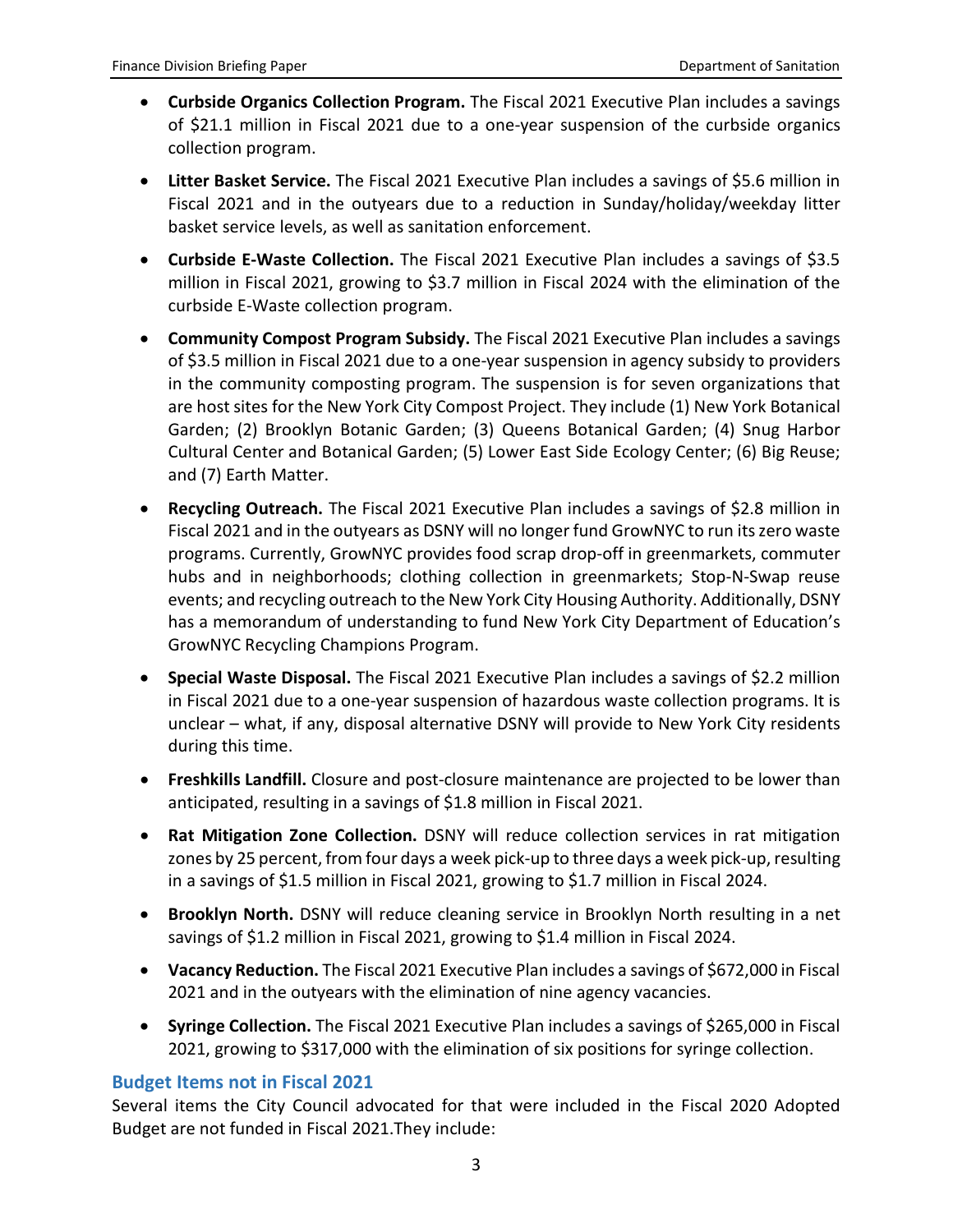- \$8.6 million for increased litter basket service citywide;
- \$1.9 million to fully restore lot cleaning services; and
- \$864,303 for supplementary highway ramp cleaning.

#### **COVID-19 Spending**

The Fiscal 2021 Executive Plan includes \$133.1 million in Fiscal 2020 and \$37.5 million in Fiscal 2021 to support agency operations during COVID-19, including the procurement of supplies to protect staff and to support food coordination and distribution services. According to DSNY, some of the agency's personnel have dedicated job responsibilities related to food coordination and distribution efforts; however, at the time of drafting this report the number and details were not provided by the agency.

### **Capital Plan Overview**

The following section will provide an overview of the Executive Commitment Plan and Capital Budget for DSNY. Each one of these documents should support and be well integrated with one another to properly execute the City's capital projects as well as meet its infrastructure goals. We will examine to what extent this is occurring, where improvements need to be made, and the overall feasibility of DSNY's capital program.

## **Executive Capital Budget for Fiscal 2021-2024**

*Figure 1: Capital Budget for Fiscal 2021-2024*



The Capital Budget provides the required appropriations for Fiscal 2021 and planned appropriations for the subsequent three-years. Appropriations represent the legal authority to spend capital dollars and are what the Council votes on at budget adoption. As shown in the chart above, DSNY's Fiscal 2021 Executive Capital Budget includes \$1.84 billion in Fiscal 2021-2024.

### **Executive Capital Commitment Plan for Fiscal 2020-2024**

The City's Capital Commitment Plan details the Administration's plan to spend the appropriations voted on by the City Council at Adoption. The Commitment Plan provides project-level funding details as well as an estimate of expenditure dates. It is through this document that we gain insight into a project's estimated cost, start date and time to completion.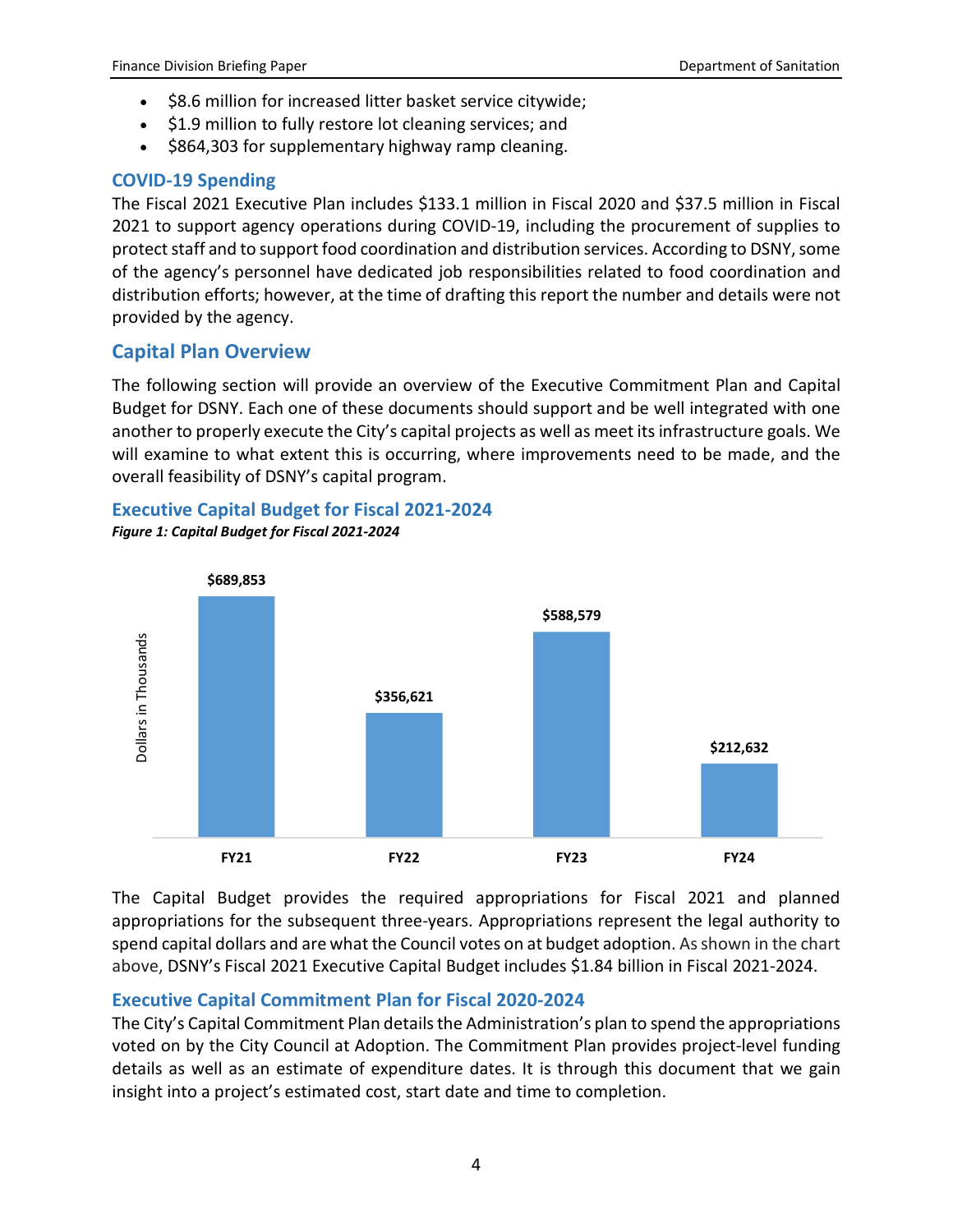DSNY's Executive Capital Commitment Plan includes \$2.1 billion in Fiscal 2020-2024, with \$264.3 million in Fiscal 2020. This represents two and a half percent of the City's total \$83.2 billion Executive Capital Commitment Plan.

#### *Figure 2: DSNY Commitment Plan*



#### **Fiscal 2021 Executive Capital Commitment Plan Highlights**

Major capital projects included in the Executive Capital Commitment Plan are outlined below.

- **Equipment & Vehicle Replacement.** The Executive Capital Commitment Plan includes \$872.9 million to replace various operational equipment and vehicles.
- **Bronx 9/10/11 Garage.** The Executive Capital Commitment Plan includes \$278.6 million to build a new Bronx 9/10/11 Garage. The anticipated completion year is 2026.
- **Staten Island 1 and 3 Garage.** The Executive Capital Commitment Plan includes \$146 million to build a new Staten Island 1 and 3 Garage. The anticipated completion year is 2024.
- **Queens 1 Garage.** The Executive Capital Commitment Plan includes \$142.6 million to build a new Queens 1 Garage. The anticipated completion year is 2026.
- **Citywide Facility Rehabilitation.** The Executive Capital Commitment Plan includes \$82 million for the rehabilitation of various facilities, including district garages and marine transfer stations citywide.
- **Queens 11 and 13 Floor Slab Replacement.** The Executive Capital Commitment Plan includes \$44.9 million to replace concrete slabs at the Queens 11 and 13 Garage. The anticipated completion year is 2023.
- **Information Technology.** The Executive Capital Commitment Plan includes \$32 million to procure technology equipment for Department operations.
- **Manhattan 11.** The Executive Capital Commitment Plan includes \$30 million for rehabilitation and new construction at the Manhattan 11 Garage. The anticipated completion year is 2022.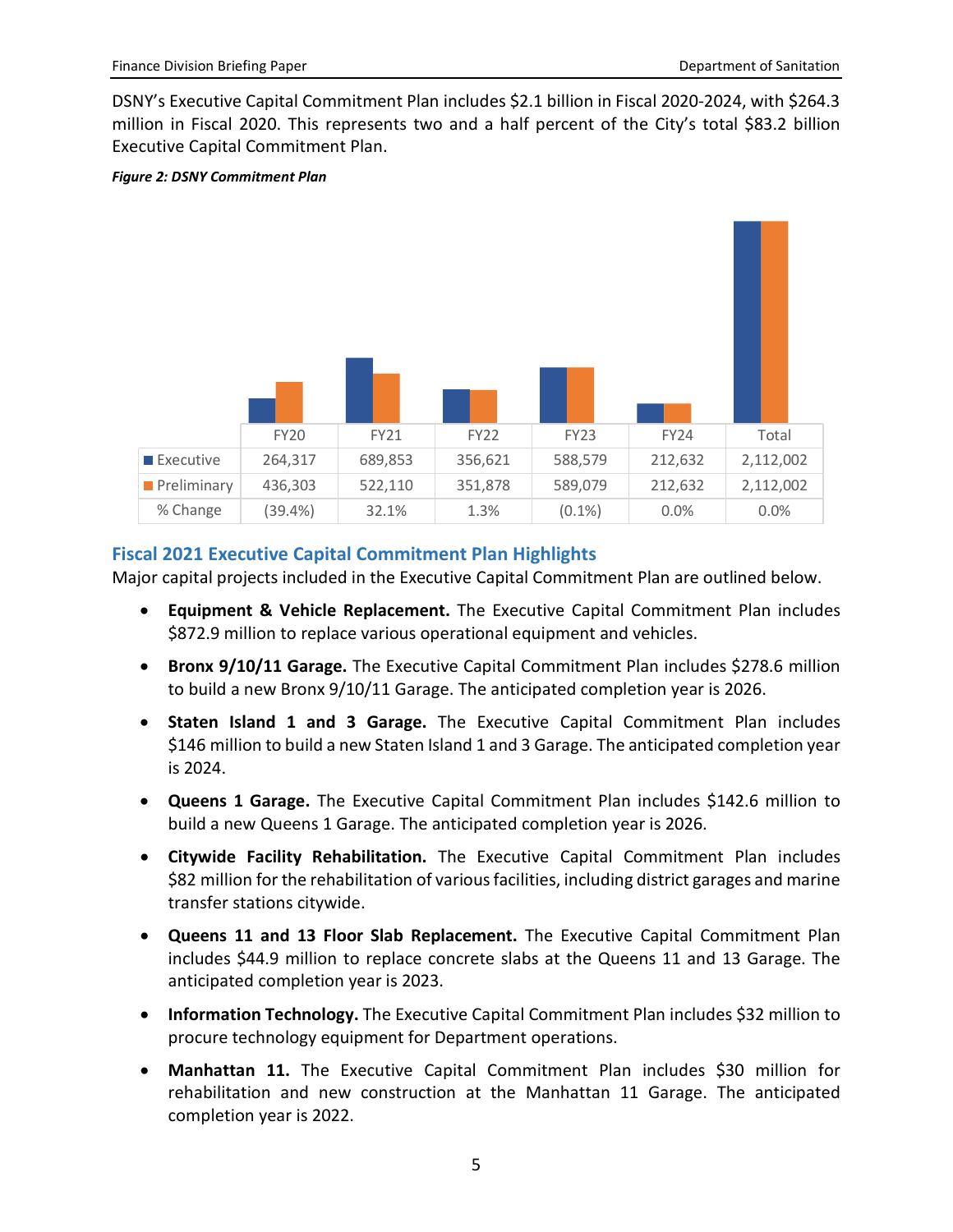DSNY's Executive Commitment Plan contains six more projects when compared to the Preliminary Commitment Plan, for a total of 162. Additionally, across the Department's four key capital project areas - (1) Garages and facilities, (2) Equipment, (3) Information Technology & Telecommunication, and (4) Solid Waste Management - \$172 million was re-appropriated from Fiscal 2020 to Fiscal 2021-2022 to more accurately reflect project timelines due to COVID-19.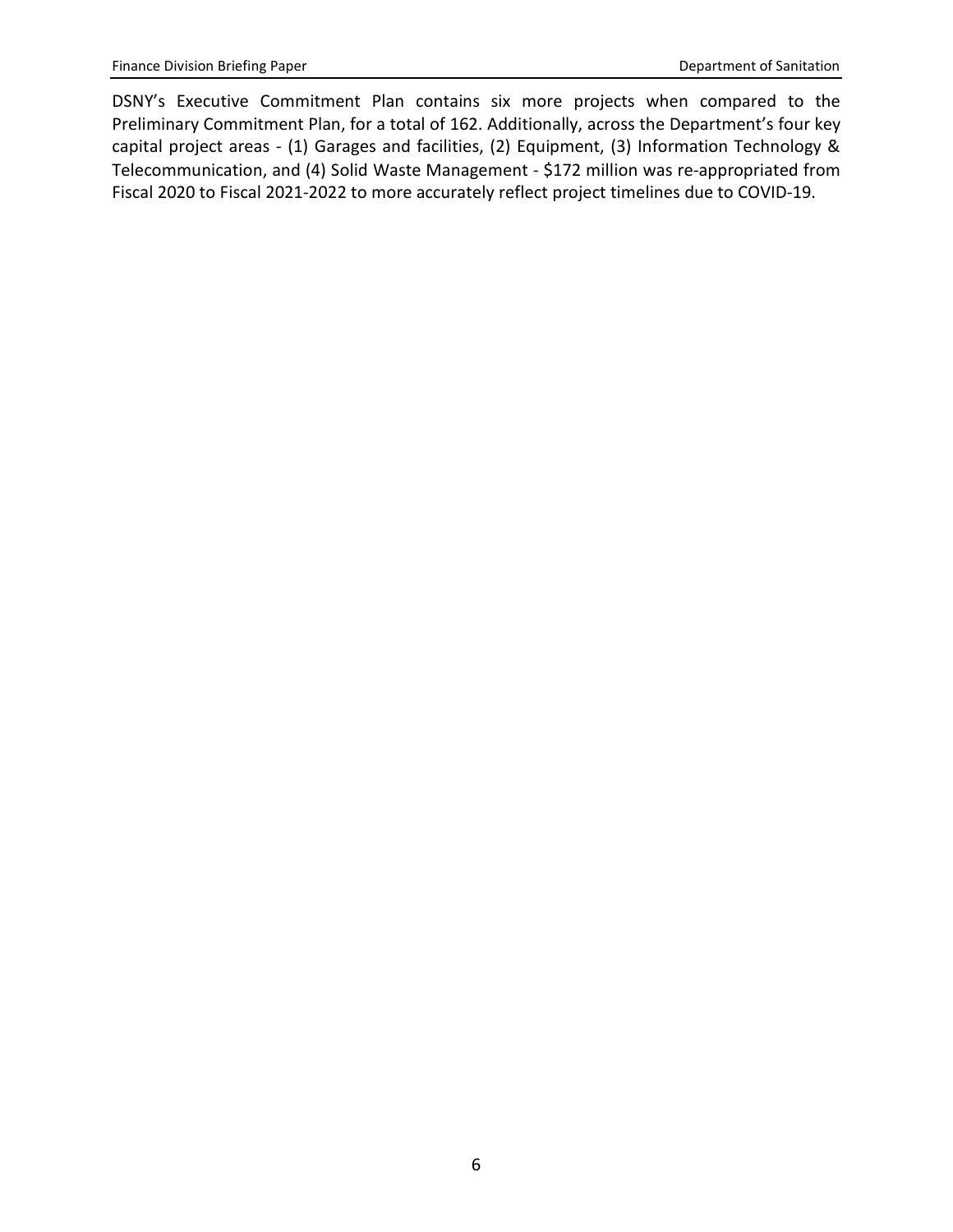## **Appendix 1: Fiscal 2021 Budget Actions since Fiscal 2020 Adoption**

| <b>Dollars in Thousands</b><br>City<br><b>Non-City</b><br>Total<br>City<br><b>Non-City</b><br><b>Total</b><br>DSNY Budget as of the Fiscal 2020<br>\$1,756,340<br>\$19,514<br>\$1,775,853<br>\$1,733,537<br>\$19,164<br>\$1,753,151<br><b>Adopted Budget</b><br>New Needs - Prelim. 2021<br>\$0<br>\$2,012<br>\$0<br>\$2,012<br>\$390<br>\$390<br>Commercial Waste Zone<br>459<br>0<br>459<br>278<br>278<br>Syringe Litter Collection<br>0<br>14th Street Mechanical Broom Service<br>320<br>0<br>320<br>145<br>0<br>145<br><b>Fall Leaf Collection</b><br>719<br>0<br>719<br>0<br>0<br>0<br>0<br>0<br><b>Waste Export</b><br>21,500<br>21,500<br>0<br>0<br>\$0<br>\$0<br>\$25,010<br>\$813<br>\$813<br><b>Subtotal, New Needs</b><br>\$25,010<br>Other Adjustments - Prelim. 2021<br>\$75<br>\$0<br>\$75<br>\$0<br>\$0<br>\$0<br><b>1st Quarter Revenue</b><br>(27)<br>(54)<br>(54)<br>Agency Phone Plan Review<br>0<br>(27)<br>0<br>51<br>0<br>51<br>51<br>0<br><b>Cement Masons Collective Bargaining</b><br>51<br>0<br>108<br>108<br>118<br>0<br>118<br><b>CBSA Attorneys Collective Bargaining</b><br>185<br>0<br><b>Energy Personnel</b><br>0<br>185<br>0<br>0<br>0<br>625<br>625<br>0<br><b>Execel Projects</b><br>0<br>0<br>Fresh Kills Landfill Closure<br>(2,068)<br>(2,068)<br>0<br>0<br>0<br>0<br>Intra-City mod for DSNY<br>130<br>0<br>0<br>130<br>0<br>0<br>58<br>99<br>99<br>L237 Collective Bargaining<br>0<br>58<br>0<br>Intra-City Fuel<br>0<br>15<br>15<br>0<br>0<br>0<br>L246 All Groups Collective Bargaining<br>3,786<br>0<br>3,786<br>4,456<br>0<br>4,456<br>0<br>0<br><b>Organics Processing</b><br>(2,908)<br>(2,908)<br>0<br>0<br>25<br>25<br>0<br>0<br>$\Omega$<br>Training<br>0<br>(16)<br>0<br>(16)<br>(31)<br>0<br>(31)<br>Agency Phone Plan Review<br>88<br>88<br>0<br><b>Energy Personnel</b><br>0<br>0<br>0<br>FY20 Member Item Reallocation<br>0<br>1,116<br>0<br>0<br>0<br>1,116<br>(5)<br>0<br>(5)<br>0<br>0<br>0<br>Lease Audit<br>36<br>0<br>36<br>Motor Grade Operator & Tractor<br>36<br>0<br>36<br>13<br><b>NYSNA Collective Bargaining</b><br>13<br>0<br>27<br>0<br>27<br><b>Prior Year Revenue</b><br>(31, 939)<br>31,939<br>0<br>0<br>0<br>0<br>\$0<br><b>Subtotal, Other Adjustments</b><br>( \$31,795)<br>\$33,082<br>\$1,287<br>\$4,702<br>\$4,702<br>\$0<br>TOTAL, All Changes Prelim.2021<br>( \$6,785)<br>\$33,082<br>\$26,297<br>\$5,515<br>\$5,515<br>DSNY Budget as of the Fiscal 2021<br>\$1,739,052<br>\$1,749,555<br>\$52,595<br>\$1,802,151<br>\$19,163<br>\$1,758,665<br><b>Preliminary Budget</b><br>New Needs - Exec. 2021<br>\$0<br>\$25,000<br>\$25,000<br>\$0<br>\$0<br><b>Emergency Food</b><br>\$0<br>Food Support<br>0<br>0<br>37,500<br>37,500<br>12,500<br>12,500<br>\$37,500<br>\$37,500<br>\$37,500<br><b>Subtotal, New Needs</b><br>\$37,500<br>\$0<br>\$0<br>Other Adjustments - Exec. 2021<br>2nd Quarter Revenue - FY20<br>\$0<br>\$6<br>\$6<br>\$0<br>\$0<br>\$0<br>2nd Quarter Revenue - 1004<br>49<br>0<br>49<br>0<br>0<br>0<br>2nd Quarter Revenue - CDL<br>84<br>0<br>84<br>0<br>0<br>0<br>Adult Meals - COVID - CDBG<br>0<br>33,720<br>0<br>33,720<br>0<br>0<br>Auto Mechanic Exam<br>0<br>0<br>0<br>24<br>0<br>24<br>0<br>0<br>8<br><b>Bricklayers</b><br>8<br>8<br>8<br>CWA 1180 Managers<br>137<br>0<br>137<br>194<br>0<br>194<br>7<br>CWA 1180 Non Admin Managers<br>10<br>203<br>210<br>317<br>327<br>0<br>Electricians Labor Adjustment<br>86<br>86<br>187<br>0<br>187<br><b>Emergency Food Delivery FEMA</b><br>0<br>28,800<br>28,800<br>0<br>0<br>0<br>FEMA Coronavirus Overtime<br>(20,000)<br>0<br>20,000<br>0<br>0<br>0 | <b>FY20</b> |  |  | <b>FY21</b> |  |  |  |
|---------------------------------------------------------------------------------------------------------------------------------------------------------------------------------------------------------------------------------------------------------------------------------------------------------------------------------------------------------------------------------------------------------------------------------------------------------------------------------------------------------------------------------------------------------------------------------------------------------------------------------------------------------------------------------------------------------------------------------------------------------------------------------------------------------------------------------------------------------------------------------------------------------------------------------------------------------------------------------------------------------------------------------------------------------------------------------------------------------------------------------------------------------------------------------------------------------------------------------------------------------------------------------------------------------------------------------------------------------------------------------------------------------------------------------------------------------------------------------------------------------------------------------------------------------------------------------------------------------------------------------------------------------------------------------------------------------------------------------------------------------------------------------------------------------------------------------------------------------------------------------------------------------------------------------------------------------------------------------------------------------------------------------------------------------------------------------------------------------------------------------------------------------------------------------------------------------------------------------------------------------------------------------------------------------------------------------------------------------------------------------------------------------------------------------------------------------------------------------------------------------------------------------------------------------------------------------------------------------------------------------------------------------------------------------------------------------------------------------------------------------------------------------------------------------------------------------------------------------------------------------------------------------------------------------------------------------------------------------------------------------------------------------------------------------------------------------------------------------------------------------------------------------------------------------------------------------------------------------------------------------------------------------------------------------------------------------------------------------------------------------------------------------------------------------------------------------------------------------------------------------------------------------------------------------------------------------------------------------------------|-------------|--|--|-------------|--|--|--|
|                                                                                                                                                                                                                                                                                                                                                                                                                                                                                                                                                                                                                                                                                                                                                                                                                                                                                                                                                                                                                                                                                                                                                                                                                                                                                                                                                                                                                                                                                                                                                                                                                                                                                                                                                                                                                                                                                                                                                                                                                                                                                                                                                                                                                                                                                                                                                                                                                                                                                                                                                                                                                                                                                                                                                                                                                                                                                                                                                                                                                                                                                                                                                                                                                                                                                                                                                                                                                                                                                                                                                                                                                     |             |  |  |             |  |  |  |
|                                                                                                                                                                                                                                                                                                                                                                                                                                                                                                                                                                                                                                                                                                                                                                                                                                                                                                                                                                                                                                                                                                                                                                                                                                                                                                                                                                                                                                                                                                                                                                                                                                                                                                                                                                                                                                                                                                                                                                                                                                                                                                                                                                                                                                                                                                                                                                                                                                                                                                                                                                                                                                                                                                                                                                                                                                                                                                                                                                                                                                                                                                                                                                                                                                                                                                                                                                                                                                                                                                                                                                                                                     |             |  |  |             |  |  |  |
|                                                                                                                                                                                                                                                                                                                                                                                                                                                                                                                                                                                                                                                                                                                                                                                                                                                                                                                                                                                                                                                                                                                                                                                                                                                                                                                                                                                                                                                                                                                                                                                                                                                                                                                                                                                                                                                                                                                                                                                                                                                                                                                                                                                                                                                                                                                                                                                                                                                                                                                                                                                                                                                                                                                                                                                                                                                                                                                                                                                                                                                                                                                                                                                                                                                                                                                                                                                                                                                                                                                                                                                                                     |             |  |  |             |  |  |  |
|                                                                                                                                                                                                                                                                                                                                                                                                                                                                                                                                                                                                                                                                                                                                                                                                                                                                                                                                                                                                                                                                                                                                                                                                                                                                                                                                                                                                                                                                                                                                                                                                                                                                                                                                                                                                                                                                                                                                                                                                                                                                                                                                                                                                                                                                                                                                                                                                                                                                                                                                                                                                                                                                                                                                                                                                                                                                                                                                                                                                                                                                                                                                                                                                                                                                                                                                                                                                                                                                                                                                                                                                                     |             |  |  |             |  |  |  |
|                                                                                                                                                                                                                                                                                                                                                                                                                                                                                                                                                                                                                                                                                                                                                                                                                                                                                                                                                                                                                                                                                                                                                                                                                                                                                                                                                                                                                                                                                                                                                                                                                                                                                                                                                                                                                                                                                                                                                                                                                                                                                                                                                                                                                                                                                                                                                                                                                                                                                                                                                                                                                                                                                                                                                                                                                                                                                                                                                                                                                                                                                                                                                                                                                                                                                                                                                                                                                                                                                                                                                                                                                     |             |  |  |             |  |  |  |
|                                                                                                                                                                                                                                                                                                                                                                                                                                                                                                                                                                                                                                                                                                                                                                                                                                                                                                                                                                                                                                                                                                                                                                                                                                                                                                                                                                                                                                                                                                                                                                                                                                                                                                                                                                                                                                                                                                                                                                                                                                                                                                                                                                                                                                                                                                                                                                                                                                                                                                                                                                                                                                                                                                                                                                                                                                                                                                                                                                                                                                                                                                                                                                                                                                                                                                                                                                                                                                                                                                                                                                                                                     |             |  |  |             |  |  |  |
|                                                                                                                                                                                                                                                                                                                                                                                                                                                                                                                                                                                                                                                                                                                                                                                                                                                                                                                                                                                                                                                                                                                                                                                                                                                                                                                                                                                                                                                                                                                                                                                                                                                                                                                                                                                                                                                                                                                                                                                                                                                                                                                                                                                                                                                                                                                                                                                                                                                                                                                                                                                                                                                                                                                                                                                                                                                                                                                                                                                                                                                                                                                                                                                                                                                                                                                                                                                                                                                                                                                                                                                                                     |             |  |  |             |  |  |  |
|                                                                                                                                                                                                                                                                                                                                                                                                                                                                                                                                                                                                                                                                                                                                                                                                                                                                                                                                                                                                                                                                                                                                                                                                                                                                                                                                                                                                                                                                                                                                                                                                                                                                                                                                                                                                                                                                                                                                                                                                                                                                                                                                                                                                                                                                                                                                                                                                                                                                                                                                                                                                                                                                                                                                                                                                                                                                                                                                                                                                                                                                                                                                                                                                                                                                                                                                                                                                                                                                                                                                                                                                                     |             |  |  |             |  |  |  |
|                                                                                                                                                                                                                                                                                                                                                                                                                                                                                                                                                                                                                                                                                                                                                                                                                                                                                                                                                                                                                                                                                                                                                                                                                                                                                                                                                                                                                                                                                                                                                                                                                                                                                                                                                                                                                                                                                                                                                                                                                                                                                                                                                                                                                                                                                                                                                                                                                                                                                                                                                                                                                                                                                                                                                                                                                                                                                                                                                                                                                                                                                                                                                                                                                                                                                                                                                                                                                                                                                                                                                                                                                     |             |  |  |             |  |  |  |
|                                                                                                                                                                                                                                                                                                                                                                                                                                                                                                                                                                                                                                                                                                                                                                                                                                                                                                                                                                                                                                                                                                                                                                                                                                                                                                                                                                                                                                                                                                                                                                                                                                                                                                                                                                                                                                                                                                                                                                                                                                                                                                                                                                                                                                                                                                                                                                                                                                                                                                                                                                                                                                                                                                                                                                                                                                                                                                                                                                                                                                                                                                                                                                                                                                                                                                                                                                                                                                                                                                                                                                                                                     |             |  |  |             |  |  |  |
|                                                                                                                                                                                                                                                                                                                                                                                                                                                                                                                                                                                                                                                                                                                                                                                                                                                                                                                                                                                                                                                                                                                                                                                                                                                                                                                                                                                                                                                                                                                                                                                                                                                                                                                                                                                                                                                                                                                                                                                                                                                                                                                                                                                                                                                                                                                                                                                                                                                                                                                                                                                                                                                                                                                                                                                                                                                                                                                                                                                                                                                                                                                                                                                                                                                                                                                                                                                                                                                                                                                                                                                                                     |             |  |  |             |  |  |  |
|                                                                                                                                                                                                                                                                                                                                                                                                                                                                                                                                                                                                                                                                                                                                                                                                                                                                                                                                                                                                                                                                                                                                                                                                                                                                                                                                                                                                                                                                                                                                                                                                                                                                                                                                                                                                                                                                                                                                                                                                                                                                                                                                                                                                                                                                                                                                                                                                                                                                                                                                                                                                                                                                                                                                                                                                                                                                                                                                                                                                                                                                                                                                                                                                                                                                                                                                                                                                                                                                                                                                                                                                                     |             |  |  |             |  |  |  |
|                                                                                                                                                                                                                                                                                                                                                                                                                                                                                                                                                                                                                                                                                                                                                                                                                                                                                                                                                                                                                                                                                                                                                                                                                                                                                                                                                                                                                                                                                                                                                                                                                                                                                                                                                                                                                                                                                                                                                                                                                                                                                                                                                                                                                                                                                                                                                                                                                                                                                                                                                                                                                                                                                                                                                                                                                                                                                                                                                                                                                                                                                                                                                                                                                                                                                                                                                                                                                                                                                                                                                                                                                     |             |  |  |             |  |  |  |
|                                                                                                                                                                                                                                                                                                                                                                                                                                                                                                                                                                                                                                                                                                                                                                                                                                                                                                                                                                                                                                                                                                                                                                                                                                                                                                                                                                                                                                                                                                                                                                                                                                                                                                                                                                                                                                                                                                                                                                                                                                                                                                                                                                                                                                                                                                                                                                                                                                                                                                                                                                                                                                                                                                                                                                                                                                                                                                                                                                                                                                                                                                                                                                                                                                                                                                                                                                                                                                                                                                                                                                                                                     |             |  |  |             |  |  |  |
|                                                                                                                                                                                                                                                                                                                                                                                                                                                                                                                                                                                                                                                                                                                                                                                                                                                                                                                                                                                                                                                                                                                                                                                                                                                                                                                                                                                                                                                                                                                                                                                                                                                                                                                                                                                                                                                                                                                                                                                                                                                                                                                                                                                                                                                                                                                                                                                                                                                                                                                                                                                                                                                                                                                                                                                                                                                                                                                                                                                                                                                                                                                                                                                                                                                                                                                                                                                                                                                                                                                                                                                                                     |             |  |  |             |  |  |  |
|                                                                                                                                                                                                                                                                                                                                                                                                                                                                                                                                                                                                                                                                                                                                                                                                                                                                                                                                                                                                                                                                                                                                                                                                                                                                                                                                                                                                                                                                                                                                                                                                                                                                                                                                                                                                                                                                                                                                                                                                                                                                                                                                                                                                                                                                                                                                                                                                                                                                                                                                                                                                                                                                                                                                                                                                                                                                                                                                                                                                                                                                                                                                                                                                                                                                                                                                                                                                                                                                                                                                                                                                                     |             |  |  |             |  |  |  |
|                                                                                                                                                                                                                                                                                                                                                                                                                                                                                                                                                                                                                                                                                                                                                                                                                                                                                                                                                                                                                                                                                                                                                                                                                                                                                                                                                                                                                                                                                                                                                                                                                                                                                                                                                                                                                                                                                                                                                                                                                                                                                                                                                                                                                                                                                                                                                                                                                                                                                                                                                                                                                                                                                                                                                                                                                                                                                                                                                                                                                                                                                                                                                                                                                                                                                                                                                                                                                                                                                                                                                                                                                     |             |  |  |             |  |  |  |
|                                                                                                                                                                                                                                                                                                                                                                                                                                                                                                                                                                                                                                                                                                                                                                                                                                                                                                                                                                                                                                                                                                                                                                                                                                                                                                                                                                                                                                                                                                                                                                                                                                                                                                                                                                                                                                                                                                                                                                                                                                                                                                                                                                                                                                                                                                                                                                                                                                                                                                                                                                                                                                                                                                                                                                                                                                                                                                                                                                                                                                                                                                                                                                                                                                                                                                                                                                                                                                                                                                                                                                                                                     |             |  |  |             |  |  |  |
|                                                                                                                                                                                                                                                                                                                                                                                                                                                                                                                                                                                                                                                                                                                                                                                                                                                                                                                                                                                                                                                                                                                                                                                                                                                                                                                                                                                                                                                                                                                                                                                                                                                                                                                                                                                                                                                                                                                                                                                                                                                                                                                                                                                                                                                                                                                                                                                                                                                                                                                                                                                                                                                                                                                                                                                                                                                                                                                                                                                                                                                                                                                                                                                                                                                                                                                                                                                                                                                                                                                                                                                                                     |             |  |  |             |  |  |  |
|                                                                                                                                                                                                                                                                                                                                                                                                                                                                                                                                                                                                                                                                                                                                                                                                                                                                                                                                                                                                                                                                                                                                                                                                                                                                                                                                                                                                                                                                                                                                                                                                                                                                                                                                                                                                                                                                                                                                                                                                                                                                                                                                                                                                                                                                                                                                                                                                                                                                                                                                                                                                                                                                                                                                                                                                                                                                                                                                                                                                                                                                                                                                                                                                                                                                                                                                                                                                                                                                                                                                                                                                                     |             |  |  |             |  |  |  |
|                                                                                                                                                                                                                                                                                                                                                                                                                                                                                                                                                                                                                                                                                                                                                                                                                                                                                                                                                                                                                                                                                                                                                                                                                                                                                                                                                                                                                                                                                                                                                                                                                                                                                                                                                                                                                                                                                                                                                                                                                                                                                                                                                                                                                                                                                                                                                                                                                                                                                                                                                                                                                                                                                                                                                                                                                                                                                                                                                                                                                                                                                                                                                                                                                                                                                                                                                                                                                                                                                                                                                                                                                     |             |  |  |             |  |  |  |
|                                                                                                                                                                                                                                                                                                                                                                                                                                                                                                                                                                                                                                                                                                                                                                                                                                                                                                                                                                                                                                                                                                                                                                                                                                                                                                                                                                                                                                                                                                                                                                                                                                                                                                                                                                                                                                                                                                                                                                                                                                                                                                                                                                                                                                                                                                                                                                                                                                                                                                                                                                                                                                                                                                                                                                                                                                                                                                                                                                                                                                                                                                                                                                                                                                                                                                                                                                                                                                                                                                                                                                                                                     |             |  |  |             |  |  |  |
|                                                                                                                                                                                                                                                                                                                                                                                                                                                                                                                                                                                                                                                                                                                                                                                                                                                                                                                                                                                                                                                                                                                                                                                                                                                                                                                                                                                                                                                                                                                                                                                                                                                                                                                                                                                                                                                                                                                                                                                                                                                                                                                                                                                                                                                                                                                                                                                                                                                                                                                                                                                                                                                                                                                                                                                                                                                                                                                                                                                                                                                                                                                                                                                                                                                                                                                                                                                                                                                                                                                                                                                                                     |             |  |  |             |  |  |  |
|                                                                                                                                                                                                                                                                                                                                                                                                                                                                                                                                                                                                                                                                                                                                                                                                                                                                                                                                                                                                                                                                                                                                                                                                                                                                                                                                                                                                                                                                                                                                                                                                                                                                                                                                                                                                                                                                                                                                                                                                                                                                                                                                                                                                                                                                                                                                                                                                                                                                                                                                                                                                                                                                                                                                                                                                                                                                                                                                                                                                                                                                                                                                                                                                                                                                                                                                                                                                                                                                                                                                                                                                                     |             |  |  |             |  |  |  |
|                                                                                                                                                                                                                                                                                                                                                                                                                                                                                                                                                                                                                                                                                                                                                                                                                                                                                                                                                                                                                                                                                                                                                                                                                                                                                                                                                                                                                                                                                                                                                                                                                                                                                                                                                                                                                                                                                                                                                                                                                                                                                                                                                                                                                                                                                                                                                                                                                                                                                                                                                                                                                                                                                                                                                                                                                                                                                                                                                                                                                                                                                                                                                                                                                                                                                                                                                                                                                                                                                                                                                                                                                     |             |  |  |             |  |  |  |
|                                                                                                                                                                                                                                                                                                                                                                                                                                                                                                                                                                                                                                                                                                                                                                                                                                                                                                                                                                                                                                                                                                                                                                                                                                                                                                                                                                                                                                                                                                                                                                                                                                                                                                                                                                                                                                                                                                                                                                                                                                                                                                                                                                                                                                                                                                                                                                                                                                                                                                                                                                                                                                                                                                                                                                                                                                                                                                                                                                                                                                                                                                                                                                                                                                                                                                                                                                                                                                                                                                                                                                                                                     |             |  |  |             |  |  |  |
|                                                                                                                                                                                                                                                                                                                                                                                                                                                                                                                                                                                                                                                                                                                                                                                                                                                                                                                                                                                                                                                                                                                                                                                                                                                                                                                                                                                                                                                                                                                                                                                                                                                                                                                                                                                                                                                                                                                                                                                                                                                                                                                                                                                                                                                                                                                                                                                                                                                                                                                                                                                                                                                                                                                                                                                                                                                                                                                                                                                                                                                                                                                                                                                                                                                                                                                                                                                                                                                                                                                                                                                                                     |             |  |  |             |  |  |  |
|                                                                                                                                                                                                                                                                                                                                                                                                                                                                                                                                                                                                                                                                                                                                                                                                                                                                                                                                                                                                                                                                                                                                                                                                                                                                                                                                                                                                                                                                                                                                                                                                                                                                                                                                                                                                                                                                                                                                                                                                                                                                                                                                                                                                                                                                                                                                                                                                                                                                                                                                                                                                                                                                                                                                                                                                                                                                                                                                                                                                                                                                                                                                                                                                                                                                                                                                                                                                                                                                                                                                                                                                                     |             |  |  |             |  |  |  |
|                                                                                                                                                                                                                                                                                                                                                                                                                                                                                                                                                                                                                                                                                                                                                                                                                                                                                                                                                                                                                                                                                                                                                                                                                                                                                                                                                                                                                                                                                                                                                                                                                                                                                                                                                                                                                                                                                                                                                                                                                                                                                                                                                                                                                                                                                                                                                                                                                                                                                                                                                                                                                                                                                                                                                                                                                                                                                                                                                                                                                                                                                                                                                                                                                                                                                                                                                                                                                                                                                                                                                                                                                     |             |  |  |             |  |  |  |
|                                                                                                                                                                                                                                                                                                                                                                                                                                                                                                                                                                                                                                                                                                                                                                                                                                                                                                                                                                                                                                                                                                                                                                                                                                                                                                                                                                                                                                                                                                                                                                                                                                                                                                                                                                                                                                                                                                                                                                                                                                                                                                                                                                                                                                                                                                                                                                                                                                                                                                                                                                                                                                                                                                                                                                                                                                                                                                                                                                                                                                                                                                                                                                                                                                                                                                                                                                                                                                                                                                                                                                                                                     |             |  |  |             |  |  |  |
|                                                                                                                                                                                                                                                                                                                                                                                                                                                                                                                                                                                                                                                                                                                                                                                                                                                                                                                                                                                                                                                                                                                                                                                                                                                                                                                                                                                                                                                                                                                                                                                                                                                                                                                                                                                                                                                                                                                                                                                                                                                                                                                                                                                                                                                                                                                                                                                                                                                                                                                                                                                                                                                                                                                                                                                                                                                                                                                                                                                                                                                                                                                                                                                                                                                                                                                                                                                                                                                                                                                                                                                                                     |             |  |  |             |  |  |  |
|                                                                                                                                                                                                                                                                                                                                                                                                                                                                                                                                                                                                                                                                                                                                                                                                                                                                                                                                                                                                                                                                                                                                                                                                                                                                                                                                                                                                                                                                                                                                                                                                                                                                                                                                                                                                                                                                                                                                                                                                                                                                                                                                                                                                                                                                                                                                                                                                                                                                                                                                                                                                                                                                                                                                                                                                                                                                                                                                                                                                                                                                                                                                                                                                                                                                                                                                                                                                                                                                                                                                                                                                                     |             |  |  |             |  |  |  |
|                                                                                                                                                                                                                                                                                                                                                                                                                                                                                                                                                                                                                                                                                                                                                                                                                                                                                                                                                                                                                                                                                                                                                                                                                                                                                                                                                                                                                                                                                                                                                                                                                                                                                                                                                                                                                                                                                                                                                                                                                                                                                                                                                                                                                                                                                                                                                                                                                                                                                                                                                                                                                                                                                                                                                                                                                                                                                                                                                                                                                                                                                                                                                                                                                                                                                                                                                                                                                                                                                                                                                                                                                     |             |  |  |             |  |  |  |
|                                                                                                                                                                                                                                                                                                                                                                                                                                                                                                                                                                                                                                                                                                                                                                                                                                                                                                                                                                                                                                                                                                                                                                                                                                                                                                                                                                                                                                                                                                                                                                                                                                                                                                                                                                                                                                                                                                                                                                                                                                                                                                                                                                                                                                                                                                                                                                                                                                                                                                                                                                                                                                                                                                                                                                                                                                                                                                                                                                                                                                                                                                                                                                                                                                                                                                                                                                                                                                                                                                                                                                                                                     |             |  |  |             |  |  |  |
|                                                                                                                                                                                                                                                                                                                                                                                                                                                                                                                                                                                                                                                                                                                                                                                                                                                                                                                                                                                                                                                                                                                                                                                                                                                                                                                                                                                                                                                                                                                                                                                                                                                                                                                                                                                                                                                                                                                                                                                                                                                                                                                                                                                                                                                                                                                                                                                                                                                                                                                                                                                                                                                                                                                                                                                                                                                                                                                                                                                                                                                                                                                                                                                                                                                                                                                                                                                                                                                                                                                                                                                                                     |             |  |  |             |  |  |  |
|                                                                                                                                                                                                                                                                                                                                                                                                                                                                                                                                                                                                                                                                                                                                                                                                                                                                                                                                                                                                                                                                                                                                                                                                                                                                                                                                                                                                                                                                                                                                                                                                                                                                                                                                                                                                                                                                                                                                                                                                                                                                                                                                                                                                                                                                                                                                                                                                                                                                                                                                                                                                                                                                                                                                                                                                                                                                                                                                                                                                                                                                                                                                                                                                                                                                                                                                                                                                                                                                                                                                                                                                                     |             |  |  |             |  |  |  |
|                                                                                                                                                                                                                                                                                                                                                                                                                                                                                                                                                                                                                                                                                                                                                                                                                                                                                                                                                                                                                                                                                                                                                                                                                                                                                                                                                                                                                                                                                                                                                                                                                                                                                                                                                                                                                                                                                                                                                                                                                                                                                                                                                                                                                                                                                                                                                                                                                                                                                                                                                                                                                                                                                                                                                                                                                                                                                                                                                                                                                                                                                                                                                                                                                                                                                                                                                                                                                                                                                                                                                                                                                     |             |  |  |             |  |  |  |
|                                                                                                                                                                                                                                                                                                                                                                                                                                                                                                                                                                                                                                                                                                                                                                                                                                                                                                                                                                                                                                                                                                                                                                                                                                                                                                                                                                                                                                                                                                                                                                                                                                                                                                                                                                                                                                                                                                                                                                                                                                                                                                                                                                                                                                                                                                                                                                                                                                                                                                                                                                                                                                                                                                                                                                                                                                                                                                                                                                                                                                                                                                                                                                                                                                                                                                                                                                                                                                                                                                                                                                                                                     |             |  |  |             |  |  |  |
|                                                                                                                                                                                                                                                                                                                                                                                                                                                                                                                                                                                                                                                                                                                                                                                                                                                                                                                                                                                                                                                                                                                                                                                                                                                                                                                                                                                                                                                                                                                                                                                                                                                                                                                                                                                                                                                                                                                                                                                                                                                                                                                                                                                                                                                                                                                                                                                                                                                                                                                                                                                                                                                                                                                                                                                                                                                                                                                                                                                                                                                                                                                                                                                                                                                                                                                                                                                                                                                                                                                                                                                                                     |             |  |  |             |  |  |  |
|                                                                                                                                                                                                                                                                                                                                                                                                                                                                                                                                                                                                                                                                                                                                                                                                                                                                                                                                                                                                                                                                                                                                                                                                                                                                                                                                                                                                                                                                                                                                                                                                                                                                                                                                                                                                                                                                                                                                                                                                                                                                                                                                                                                                                                                                                                                                                                                                                                                                                                                                                                                                                                                                                                                                                                                                                                                                                                                                                                                                                                                                                                                                                                                                                                                                                                                                                                                                                                                                                                                                                                                                                     |             |  |  |             |  |  |  |
|                                                                                                                                                                                                                                                                                                                                                                                                                                                                                                                                                                                                                                                                                                                                                                                                                                                                                                                                                                                                                                                                                                                                                                                                                                                                                                                                                                                                                                                                                                                                                                                                                                                                                                                                                                                                                                                                                                                                                                                                                                                                                                                                                                                                                                                                                                                                                                                                                                                                                                                                                                                                                                                                                                                                                                                                                                                                                                                                                                                                                                                                                                                                                                                                                                                                                                                                                                                                                                                                                                                                                                                                                     |             |  |  |             |  |  |  |
|                                                                                                                                                                                                                                                                                                                                                                                                                                                                                                                                                                                                                                                                                                                                                                                                                                                                                                                                                                                                                                                                                                                                                                                                                                                                                                                                                                                                                                                                                                                                                                                                                                                                                                                                                                                                                                                                                                                                                                                                                                                                                                                                                                                                                                                                                                                                                                                                                                                                                                                                                                                                                                                                                                                                                                                                                                                                                                                                                                                                                                                                                                                                                                                                                                                                                                                                                                                                                                                                                                                                                                                                                     |             |  |  |             |  |  |  |
|                                                                                                                                                                                                                                                                                                                                                                                                                                                                                                                                                                                                                                                                                                                                                                                                                                                                                                                                                                                                                                                                                                                                                                                                                                                                                                                                                                                                                                                                                                                                                                                                                                                                                                                                                                                                                                                                                                                                                                                                                                                                                                                                                                                                                                                                                                                                                                                                                                                                                                                                                                                                                                                                                                                                                                                                                                                                                                                                                                                                                                                                                                                                                                                                                                                                                                                                                                                                                                                                                                                                                                                                                     |             |  |  |             |  |  |  |
|                                                                                                                                                                                                                                                                                                                                                                                                                                                                                                                                                                                                                                                                                                                                                                                                                                                                                                                                                                                                                                                                                                                                                                                                                                                                                                                                                                                                                                                                                                                                                                                                                                                                                                                                                                                                                                                                                                                                                                                                                                                                                                                                                                                                                                                                                                                                                                                                                                                                                                                                                                                                                                                                                                                                                                                                                                                                                                                                                                                                                                                                                                                                                                                                                                                                                                                                                                                                                                                                                                                                                                                                                     |             |  |  |             |  |  |  |
|                                                                                                                                                                                                                                                                                                                                                                                                                                                                                                                                                                                                                                                                                                                                                                                                                                                                                                                                                                                                                                                                                                                                                                                                                                                                                                                                                                                                                                                                                                                                                                                                                                                                                                                                                                                                                                                                                                                                                                                                                                                                                                                                                                                                                                                                                                                                                                                                                                                                                                                                                                                                                                                                                                                                                                                                                                                                                                                                                                                                                                                                                                                                                                                                                                                                                                                                                                                                                                                                                                                                                                                                                     |             |  |  |             |  |  |  |
|                                                                                                                                                                                                                                                                                                                                                                                                                                                                                                                                                                                                                                                                                                                                                                                                                                                                                                                                                                                                                                                                                                                                                                                                                                                                                                                                                                                                                                                                                                                                                                                                                                                                                                                                                                                                                                                                                                                                                                                                                                                                                                                                                                                                                                                                                                                                                                                                                                                                                                                                                                                                                                                                                                                                                                                                                                                                                                                                                                                                                                                                                                                                                                                                                                                                                                                                                                                                                                                                                                                                                                                                                     |             |  |  |             |  |  |  |
|                                                                                                                                                                                                                                                                                                                                                                                                                                                                                                                                                                                                                                                                                                                                                                                                                                                                                                                                                                                                                                                                                                                                                                                                                                                                                                                                                                                                                                                                                                                                                                                                                                                                                                                                                                                                                                                                                                                                                                                                                                                                                                                                                                                                                                                                                                                                                                                                                                                                                                                                                                                                                                                                                                                                                                                                                                                                                                                                                                                                                                                                                                                                                                                                                                                                                                                                                                                                                                                                                                                                                                                                                     |             |  |  |             |  |  |  |
|                                                                                                                                                                                                                                                                                                                                                                                                                                                                                                                                                                                                                                                                                                                                                                                                                                                                                                                                                                                                                                                                                                                                                                                                                                                                                                                                                                                                                                                                                                                                                                                                                                                                                                                                                                                                                                                                                                                                                                                                                                                                                                                                                                                                                                                                                                                                                                                                                                                                                                                                                                                                                                                                                                                                                                                                                                                                                                                                                                                                                                                                                                                                                                                                                                                                                                                                                                                                                                                                                                                                                                                                                     |             |  |  |             |  |  |  |
|                                                                                                                                                                                                                                                                                                                                                                                                                                                                                                                                                                                                                                                                                                                                                                                                                                                                                                                                                                                                                                                                                                                                                                                                                                                                                                                                                                                                                                                                                                                                                                                                                                                                                                                                                                                                                                                                                                                                                                                                                                                                                                                                                                                                                                                                                                                                                                                                                                                                                                                                                                                                                                                                                                                                                                                                                                                                                                                                                                                                                                                                                                                                                                                                                                                                                                                                                                                                                                                                                                                                                                                                                     |             |  |  |             |  |  |  |
|                                                                                                                                                                                                                                                                                                                                                                                                                                                                                                                                                                                                                                                                                                                                                                                                                                                                                                                                                                                                                                                                                                                                                                                                                                                                                                                                                                                                                                                                                                                                                                                                                                                                                                                                                                                                                                                                                                                                                                                                                                                                                                                                                                                                                                                                                                                                                                                                                                                                                                                                                                                                                                                                                                                                                                                                                                                                                                                                                                                                                                                                                                                                                                                                                                                                                                                                                                                                                                                                                                                                                                                                                     |             |  |  |             |  |  |  |
|                                                                                                                                                                                                                                                                                                                                                                                                                                                                                                                                                                                                                                                                                                                                                                                                                                                                                                                                                                                                                                                                                                                                                                                                                                                                                                                                                                                                                                                                                                                                                                                                                                                                                                                                                                                                                                                                                                                                                                                                                                                                                                                                                                                                                                                                                                                                                                                                                                                                                                                                                                                                                                                                                                                                                                                                                                                                                                                                                                                                                                                                                                                                                                                                                                                                                                                                                                                                                                                                                                                                                                                                                     |             |  |  |             |  |  |  |
| (1, 367)<br>0<br>0<br>(1, 367)<br><b>Fleet Reduction</b><br>0<br>0                                                                                                                                                                                                                                                                                                                                                                                                                                                                                                                                                                                                                                                                                                                                                                                                                                                                                                                                                                                                                                                                                                                                                                                                                                                                                                                                                                                                                                                                                                                                                                                                                                                                                                                                                                                                                                                                                                                                                                                                                                                                                                                                                                                                                                                                                                                                                                                                                                                                                                                                                                                                                                                                                                                                                                                                                                                                                                                                                                                                                                                                                                                                                                                                                                                                                                                                                                                                                                                                                                                                                  |             |  |  |             |  |  |  |